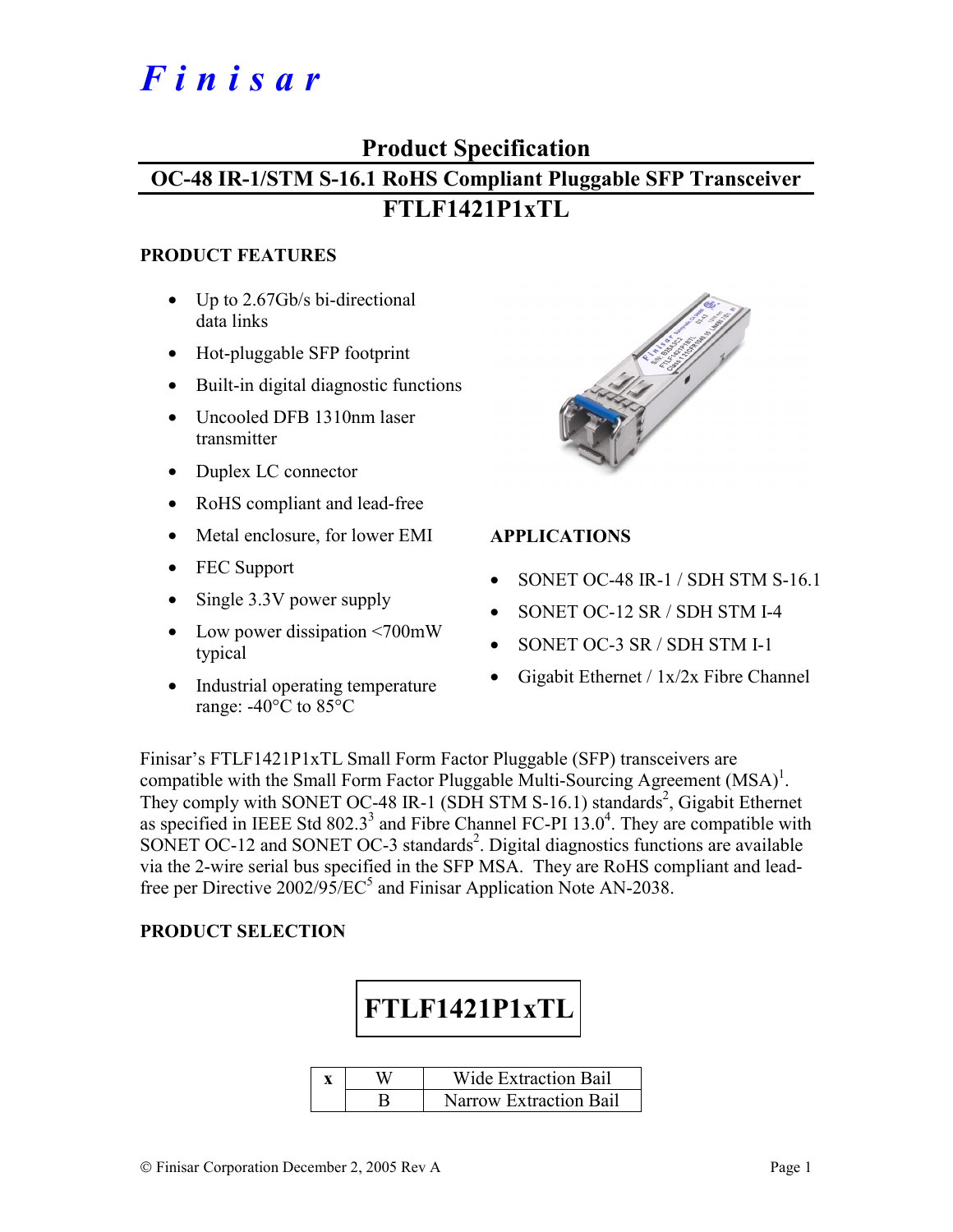#### **I. Pin Descriptions**

| Pin            | <b>Symbol</b>    | <b>Name/Description</b>                                        |                |  |  |
|----------------|------------------|----------------------------------------------------------------|----------------|--|--|
|                | $\rm V_{EET}$    | Transmitter Ground (Common with Receiver Ground)               |                |  |  |
| $\overline{2}$ | $T_{FALLT}$      | Transmitter Fault. Not supported.                              |                |  |  |
| 3              | $T_{\text{DIS}}$ | Transmitter Disable. Laser output disabled on high or open.    | $\overline{c}$ |  |  |
| $\overline{4}$ | $MOD$ DEF $(2)$  | Module Definition 2. Data line for Serial ID.                  | 3              |  |  |
| 5              | $MOD$ DEF $(1)$  | Module Definition 1. Clock line for Serial ID.                 | 3              |  |  |
| 6              | $MOD$ $DEF(0)$   | Module Definition 0. Grounded within the module.               | 3              |  |  |
| 7              | Rate Select      | No connection required                                         | 4              |  |  |
| 8              | LOS              | Loss of Signal indication. Logic 0 indicates normal operation. |                |  |  |
| 9              | $\rm V_{EER}$    | Receiver Ground (Common with Transmitter Ground)               |                |  |  |
| 10             | $\rm V_{EER}$    | Receiver Ground (Common with Transmitter Ground)               |                |  |  |
| 11             | $\rm V_{EER}$    | Receiver Ground (Common with Transmitter Ground)               |                |  |  |
| 12             | RD-              | Receiver Inverted DATA out. AC Coupled.                        |                |  |  |
| 13             | $RD+$            | Receiver Non-inverted DATA out. AC Coupled.                    |                |  |  |
| 14             | $\rm V_{EER}$    | Receiver Ground (Common with Transmitter Ground)               |                |  |  |
| 15             | $\rm V_{CCR}$    | Receiver Power Supply                                          |                |  |  |
| 16             | $V_{\rm CCT}$    | <b>Transmitter Power Supply</b>                                |                |  |  |
| 17             | $\rm V_{EET}$    | Transmitter Ground (Common with Receiver Ground)               |                |  |  |
| 18             | $TD+$            | Transmitter Non-Inverted DATA in. AC Coupled.                  |                |  |  |
| 19             | TD-              | Transmitter Inverted DATA in. AC Coupled.                      |                |  |  |
| 20             | $\rm V_{EET}$    | Transmitter Ground (Common with Receiver Ground)               |                |  |  |

Notes:

- 1. Circuit ground is internally isolated from chassis ground.
- 2. Laser output disabled on  $T_{DIS} > 2.0V$  or open, enabled on  $T_{DIS} < 0.8V$ .
- 3. Should be pulled up with  $4.7k 10kohn$ s on host board to a voltage between 2.0V and 3.6V. MOD DEF(0) pulls line low to indicate module is plugged in.
- 4. Finisar FTLFxx21xxxxx transceivers operate between OC-3 and OC-48, 1x and 2x Fibre Channel, and Gigabit Ethernet data rates and respective protocols without active control. Finisar FTLFxx19xxxxx transceivers operate at 1x and 2x Fibre Channel, and Gigabit Ethernet data rates and respective protocols without active control.
- 5. LOS is open collector output. Should be pulled up with 4.7k 10kohms on host board to a voltage between 2.0V and 3.6V. Logic 0 indicates normal operation; logic 1 indicates loss of signal.



**Diagram of Host Board Connector Block Pin Numbers and Names**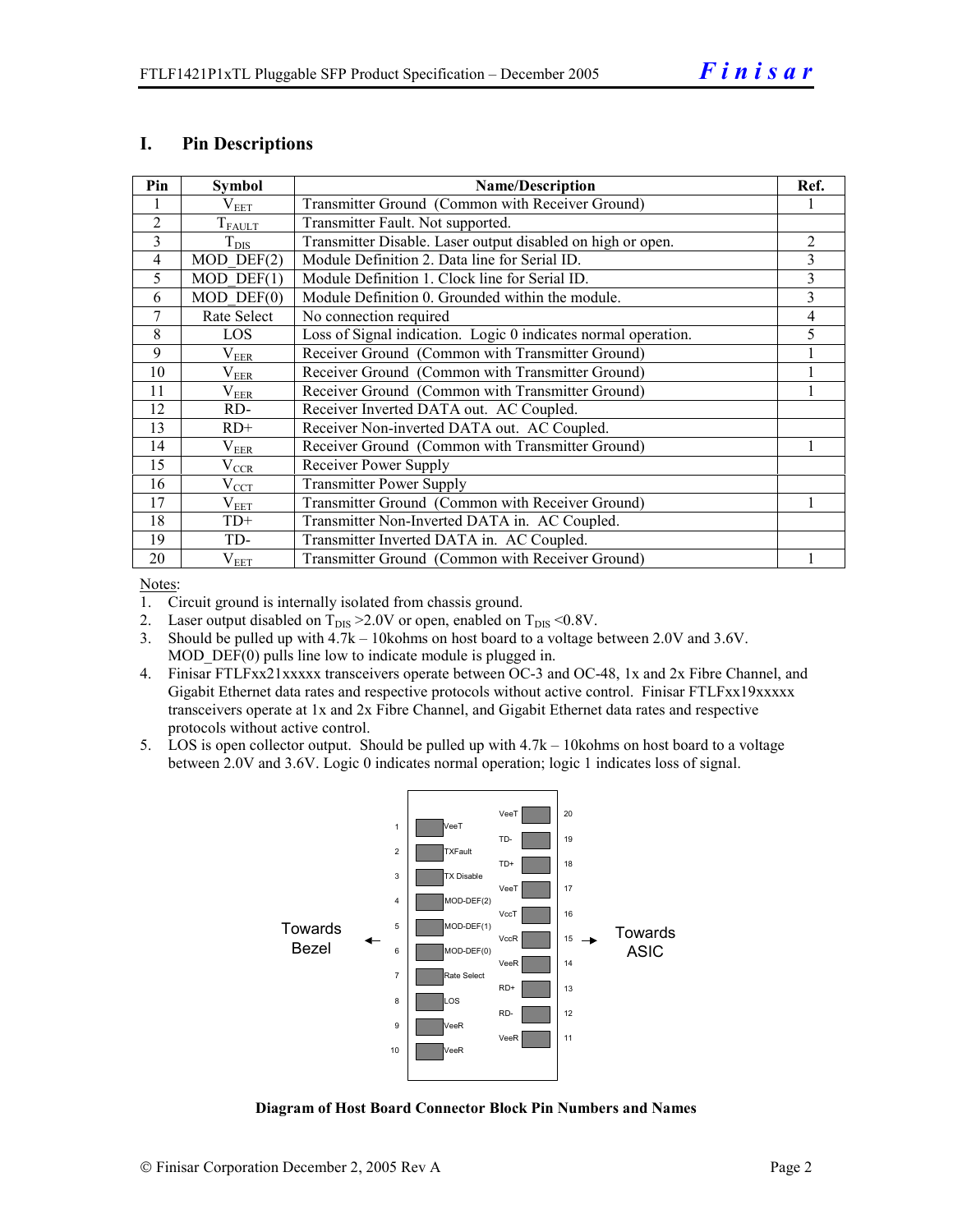#### **II. Absolute Maximum Ratings**

| <b>Parameter</b>                  | <b>Symbol</b> | Min    | Tvp | Max | Unit          | Ref. |
|-----------------------------------|---------------|--------|-----|-----|---------------|------|
| Maximum Supply Voltage            | Vcc           | $-0.5$ |     |     |               |      |
| Storage Temperature               |               | $-40$  |     |     | $\circ$       |      |
| <b>Case Operating Temperature</b> | m<br>OP.      | $-40$  |     |     | $\sim$        |      |
| <b>Relative Humidity</b>          | RН            |        |     |     | $\frac{0}{0}$ |      |

#### **III.** Electrical Characteristics ( $T_{OP}$  = -40 to 85 °C,  $V_{CC}$  = 3.00 to 3.60 Volts)

| Parameter                              | Symbol                 | Min         | <b>Typ</b> | Max                 | Unit | Ref.           |
|----------------------------------------|------------------------|-------------|------------|---------------------|------|----------------|
| <b>Supply Voltage</b>                  | Vcc                    | 3.00        |            | 3.60                | V    |                |
| <b>Supply Current</b>                  | Icc                    |             | 200        | 300                 | mA   |                |
| <b>Transmitter</b>                     |                        |             |            |                     |      |                |
| Input differential impedance           | $R_{in}$               |             | 100        |                     | Ω    | 2              |
| Single ended data input swing          | Vin, pp                | 250         |            | 1200                | mV   |                |
| Transmit Disable Voltage               | $V_D$                  | $Vec-1.3$   |            | Vcc                 | V    |                |
| Transmit Enable Voltage                | $V_{EN}$               | Vee         |            | $Vee+0.8$           | V    | 3              |
| <b>Transmit Disable Assert Time</b>    |                        |             |            | 10                  | us   |                |
| <b>Receiver</b>                        |                        |             |            |                     |      |                |
| Single ended data output swing         | Vout,pp                | 300         | 400        | 800                 | mV   | $\overline{4}$ |
| Data output rise time                  |                        |             | 100        | 175                 | ps   | 5              |
| Data output fall time                  | $t_{\rm f}$            |             | 100        | 175                 | ps   | 5              |
| LOS Fault                              | $V_{\text{LOS fault}}$ | $Vec - 0.5$ |            | Vec <sub>HOST</sub> | V    | 6              |
| <b>LOS Normal</b>                      | $V_{LOS\,norm}$        | Vee         |            | $Vee+0.5$           | V    | 6              |
| Power Supply Rejection                 | <b>PSR</b>             | 100         |            |                     | mVpp |                |
| <b>Total Generated Receiver Jitter</b> | $J_{RX}p-p$            |             |            | 0.07                | UI   |                |
| (peak to peak)                         |                        |             |            |                     |      |                |
| <b>Total Generated Receiver Jitter</b> | $J_{RX}$ rms           |             |            | 0.007               | UI   |                |
| (rms)                                  |                        |             |            |                     |      |                |

Notes:

- 1. Non condensing
- 2. AC coupled.
- 3. Or open circuit.
- 4. Into 100 ohm differential termination.
- 5.  $20 80 \%$
- 6. Loss Of Signal is LVTTL. Logic 0 indicates normal operation; logic 1 indicates no signal detected.
- 7. All transceiver specifications are compliant with a power supply sinusoidal modulation of 20 Hz to 1.5 MHz up to specified value applied through the power supply filtering network shown on page 23 of the Small Form-factor Pluggable (SFP) Transceiver MultiSource Agreement (MSA), September 14, 2000. Valid on receive side for input powers within receive sensitivity.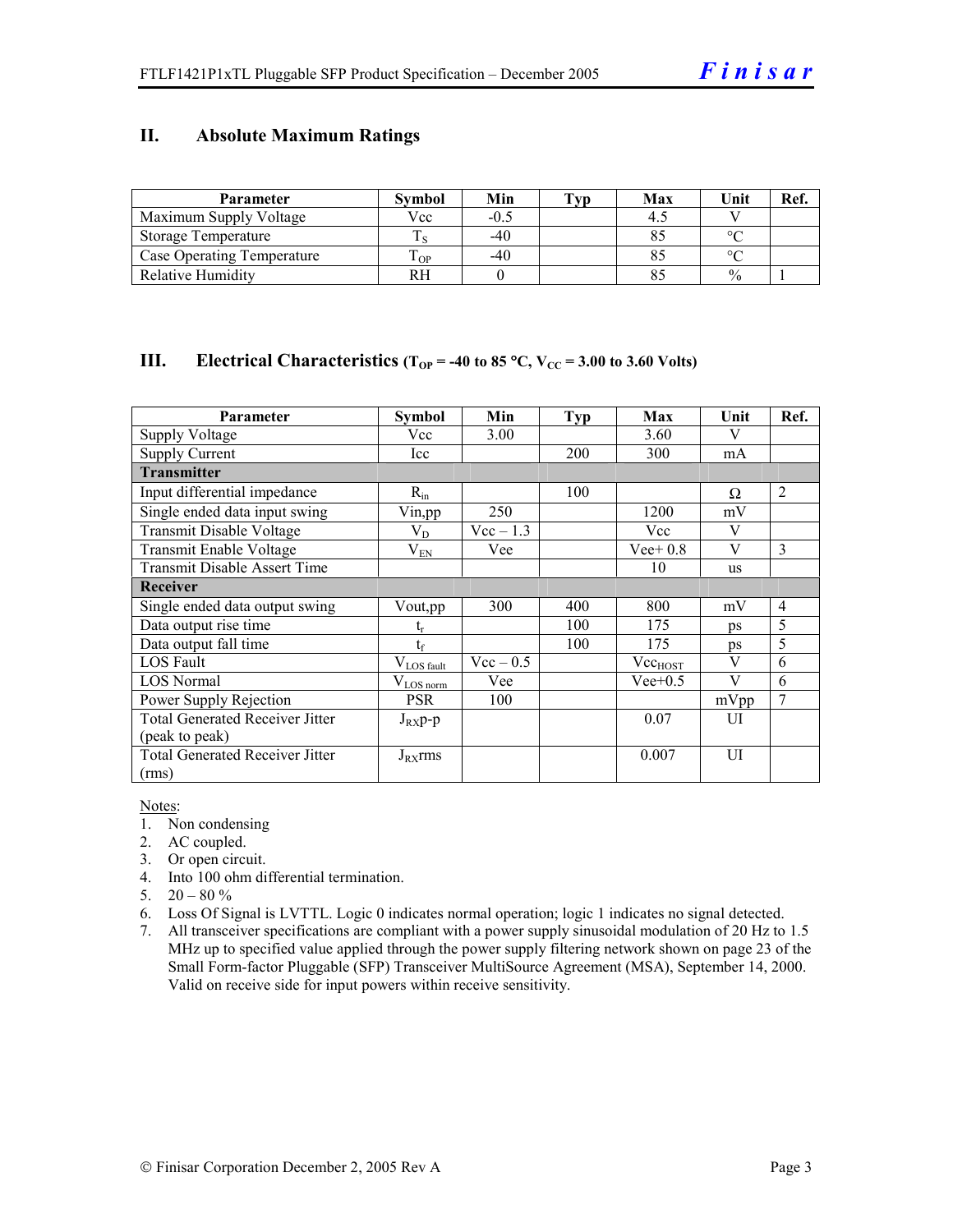| Parameter                                 | <b>Symbol</b>           | Min              | <b>Typ</b> | Max      | Unit           | Ref.           |
|-------------------------------------------|-------------------------|------------------|------------|----------|----------------|----------------|
| <b>Transmitter</b>                        |                         |                  |            |          |                |                |
| Output Opt. Pwr: 9/125 SMF                | $P_{OUT}$               | $-5$             |            | $\Omega$ | dBm            | $\mathbf{1}$   |
| Optical Wavelength                        | λ                       | 1270             |            | 1360     | nm             |                |
| Spectral Width-20dB                       | $\sigma$                |                  |            |          | nm             |                |
| <b>Optical Extinction Ratio</b>           | ER                      | 9                |            |          | dB             |                |
| Sidemode Supression ratio                 | $SSR_{min}$             | 30               |            |          | dB             |                |
| Optical Rise/Fall Time                    | $t_{\rm r} / t_{\rm f}$ |                  |            | 160      | ps             | $\overline{2}$ |
| <b>Relative Intensity Noise</b>           | <b>RIN</b>              |                  |            | $-120$   | dB/Hz          |                |
| <b>Total Generated Transmitter Jitter</b> | $J_{TX}p-p$             |                  |            | 0.07     | $\overline{U}$ |                |
| (peak to peak)                            |                         |                  |            |          |                |                |
| <b>Total Generated Transmitter Jitter</b> | $J_{TX}$ rms            |                  |            | 0.007    | $\overline{U}$ |                |
| (rms)                                     |                         |                  |            |          |                |                |
| <b>Receiver</b>                           |                         |                  |            |          |                |                |
| Average Rx Sensitivity $\omega$ 2.67Gb/s  | $R_{\frac{SENS1}{2}}$   | $\boldsymbol{0}$ |            | $-18$    | dBm            | 3              |
| Average Rx Sensitivity @ OC-48            | $R_{SENS1}$             | $\boldsymbol{0}$ |            | $-18$    | dBm            | $\overline{3}$ |
| Average Rx Sensitivity $(a)$ 2X Fibre     | $R_{\rm SENS2}$         | $\mathbf{0}$     |            | $-21$    | dBm            | $\overline{4}$ |
| Channel                                   |                         |                  |            |          |                |                |
| Average Rx Sensitivity @ Gigabit          | $R_{\text{SENS3}}$      | $\mathbf{0}$     |            | $-22$    | dBm            | $\overline{4}$ |
| Ethernet                                  |                         |                  |            |          |                |                |
| Average Rx Sensitivity @ OC-12            | $R_{SENS4}$             | $\Omega$         |            | $-23$    | dBm            | 5              |
| Average Rx Sensitivity @ OC-3             | $R_{SENS5}$             | $-10$            |            | $-23$    | dBm            | $\overline{5}$ |
| Optical Center Wavelength                 | $\lambda_{\rm C}$       | 1270             |            | 1600     | nm             |                |
| <b>LOS De-Assert</b>                      | LOS <sub>D</sub>        |                  |            | $-19$    | dBm            |                |
| <b>LOS Assert</b>                         | LOS <sub>A</sub>        | $-32$            |            |          | dBm            |                |
| LOS Hysteresis                            |                         | 0.5              |            |          | dB             |                |

## **IV.** Optical Characteristics ( $T_{OP}$  = -40 to 85 °C,  $V_{CC}$  = 3.00 to 3.60 Volts)

Notes:

1. Class 1 Laser Safety per FDA/CDRH and EN (IEC) 60825 regulations.

2. Unfiltered, 20-80%.

- 3. With worst-case extinction ratio. Measured with a PRBS  $2^{31}$ -1 test pattern interspersed with 72 consecutive ones and 72 consecutive zeros.
- 4. With worst-case extinction ratio. Measured with a PRBS  $2^7$ -1 test pattern.
- 5. With worst-case extinction ratio. Measured with a PRBS  $2^{23}$ -1 test pattern.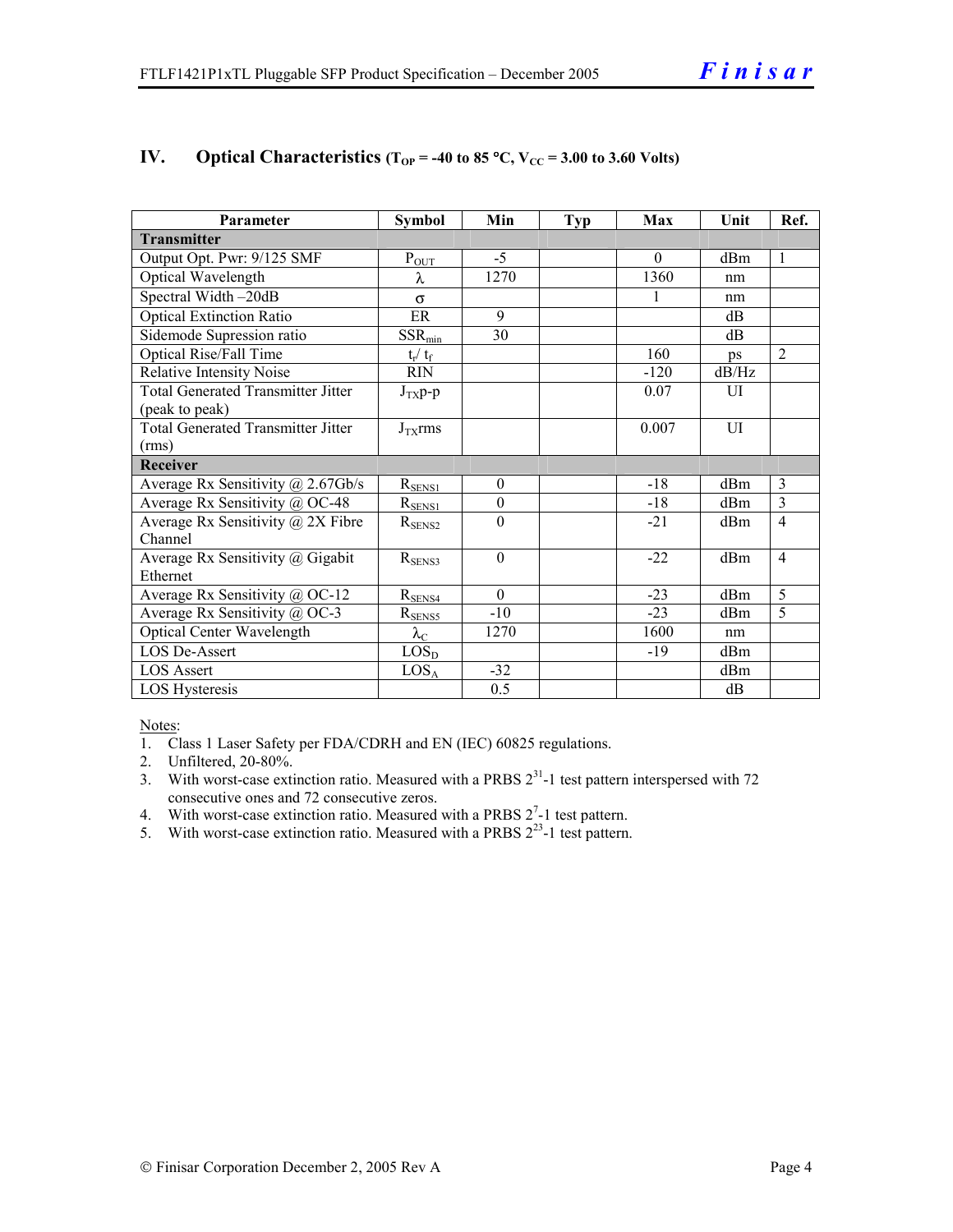#### **V. General Specifications**

| Parameter                            | <b>Symbol</b> | Min | Typ | Max        | <b>Units</b> | Ref. |
|--------------------------------------|---------------|-----|-----|------------|--------------|------|
| Data Rate                            | BR.           | 155 |     | 2667       | Mb/sec       |      |
| Bit Error Rate $\omega$ OC-48        | <b>BER</b>    |     |     | $10^{-12}$ |              | 2    |
| Max. Supported Link Length on        | $L_{MAX1}$    |     | 20  |            | km           | 3    |
| 9/125µm SMF @ OC-48                  |               |     |     |            |              |      |
| Max. Supported Link Length on        | $L_{MAX2}$    |     | 30  |            | km           | 3    |
| $9/125 \mu m$ SMF @ 2X Fibre Channel |               |     |     |            |              |      |
| Max. Supported Link Length on        | $L_{MAX3}$    |     | 30  |            | km           | 3    |
| $9/125 \mu m$ SMF @ Gigabit Ethernet |               |     |     |            |              |      |
| Max. Supported Link Length on        | $L_{MAX4}$    |     | 30  |            | km           | 3    |
| $9/125 \mu m$ SMF @ OC-12            |               |     |     |            |              |      |
| Max. Supported Link Length on        | $L_{MAX5}$    |     | 30  |            | km           | 3    |
| $9/125$ µm SMF @ OC-3                |               |     |     |            |              |      |

Notes:

- 1. SONET OC-48 IR-1/SDH STM S-16.1, Gigabit Ethernet and 1x/2x Fibre Channel compliant. Compatible with SONET OC-12 and OC-3. Supports FEC at 2.67Gb/s.
- 2. Tested with a PRBS  $2^{31}$ -1 test pattern interspersed with 72 consecutive ones and 72 consecutive zeros.
- 3. Attenuation of 0.55 dB/km is used for the link length calculations (per GR-253 CORE). Distances are indicative only. Please refer to the Optical Specifications in Table IV to calculate a more accurate link budget based on specific conditions in your application.

#### **VI. Environmental Specifications**

Finisar 1310nm SFP transceivers have an industrial operating temperature range from  $-40^{\circ}$ C to  $+85^{\circ}$ C case temperature.

| Parameter                  | Svmbol          | Min | $\mathbf{T}_{\mathbf{V}\mathbf{p}}$ | Max | <b>Units</b> | Ref. |
|----------------------------|-----------------|-----|-------------------------------------|-----|--------------|------|
| Case Operating Temperature | <sup>L</sup> OD | -40 |                                     |     | $\circ$      |      |
| Storage Temperature        | sto             | -40 |                                     |     | $\sim$       |      |

## **VII. Regulatory Compliance**

Finisar transceivers are Class 1 Laser Products and comply with US FDA regulations. These products are certified by TÜV and CSA to meet the Class 1 eye safety requirements of EN (IEC) 60825 and the electrical safety requirements of EN (IEC) 60950. Copies of certificates are available at Finisar Corporation upon request.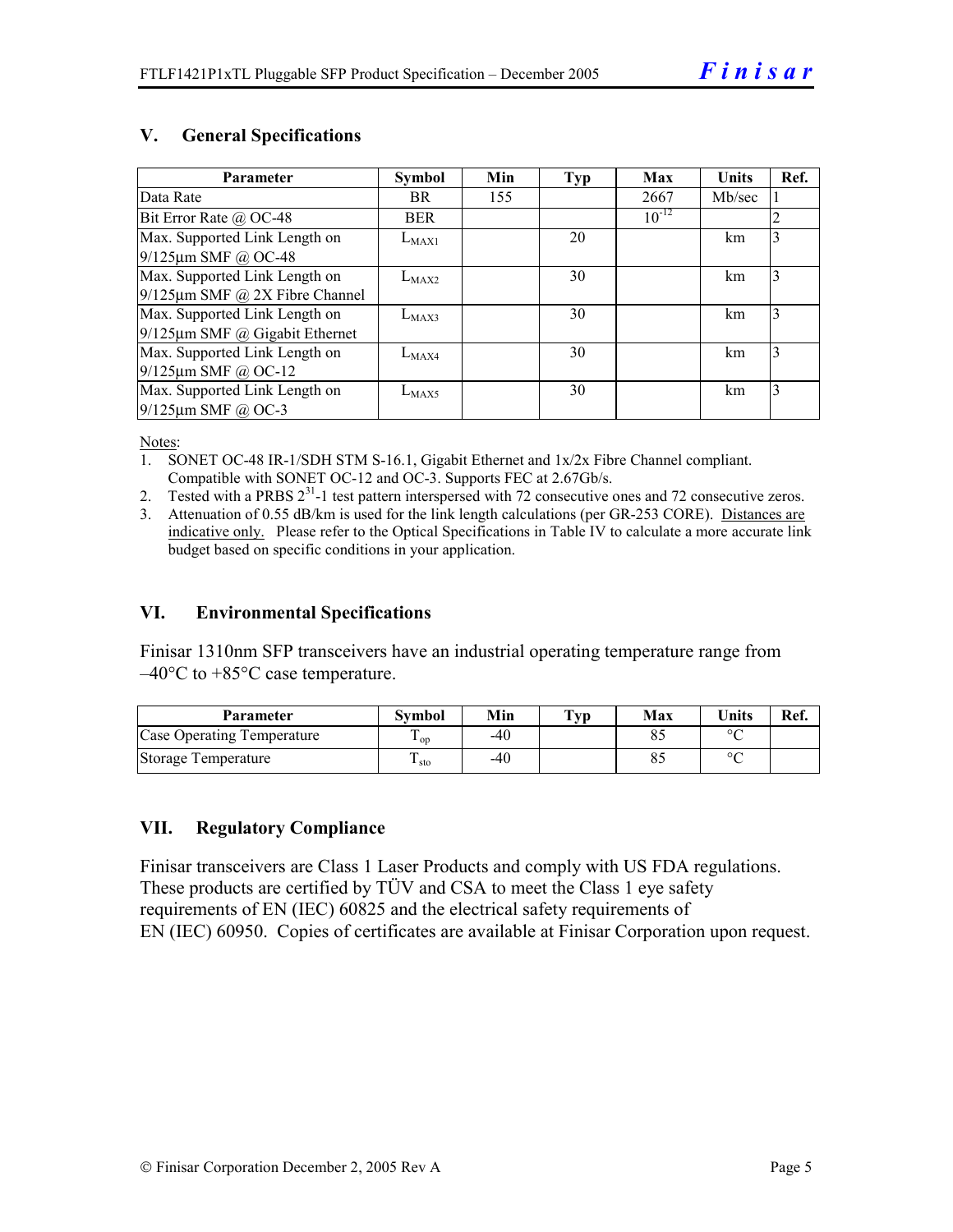# **VIII. Digital Diagnostic Functions**

Finisar FTLF1421P1xTL SFP transceivers support the 2-wire serial communication protocol as defined in the SFP MSA<sup>1</sup>. It is very closely related to the  $E^2$ PROM defined in the GBIC standard, with the same electrical specifications.

The standard SFP serial ID provides access to identification information that describes the transceiver's capabilities, standard interfaces, manufacturer, and other information.

Additionally, Finisar SFP transceivers provide a unique enhanced digital diagnostic monitoring interface, which allows real-time access to device operating parameters such as transceiver temperature, laser bias current, transmitted optical power, received optical power and transceiver supply voltage. It also defines a sophisticated system of alarm and warning flags, which alerts end-users when particular operating parameters are outside of a factory set normal range.

The SFP MSA defines a 256-byte memory map in  $E^2$ PROM that is accessible over a 2-wire serial interface at the 8 bit address 1010000X (A0h). The digital diagnostic monitoring interface makes use of the 8 bit address 1010001X (A2h), so the originally defined serial ID memory map remains unchanged. The interface is identical to, and is thus fully backward compatible with both the GBIC Specification and the SFP Multi Source Agreement. The complete interface is described in Finisar Application Note AN-2030: "Digital Diagnostics Monitoring Interface for SFP Optical Transceivers".

The operating and diagnostics information is monitored and reported by a Digital Diagnostics Transceiver Controller (DDTC) inside the transceiver, which is accessed through a 2-wire serial interface. When the serial protocol is activated, the serial clock signal (SCL, Mod Def 1) is generated by the host. The positive edge clocks data into the  $SFP$  transceiver into those segments of the  $E^2$ PROM that are not write-protected. The negative edge clocks data from the SFP transceiver. The serial data signal (SDA, Mod Def 2) is bi-directional for serial data transfer. The host uses SDA in conjunction with SCL to mark the start and end of serial protocol activation. The memories are organized as a series of 8-bit data words that can be addressed individually or sequentially.

For more information, please see the SFP MSA documentation<sup>1</sup> or Finisar Application Note AN-2030.

Digital diagnostics for the FTLF1421P1xTL are externally calibrated by default.

Please note that evaluation board FDB-1018 is available with Finisar ModDEMO software that allows simple to use communication over the 2-wire serial interface.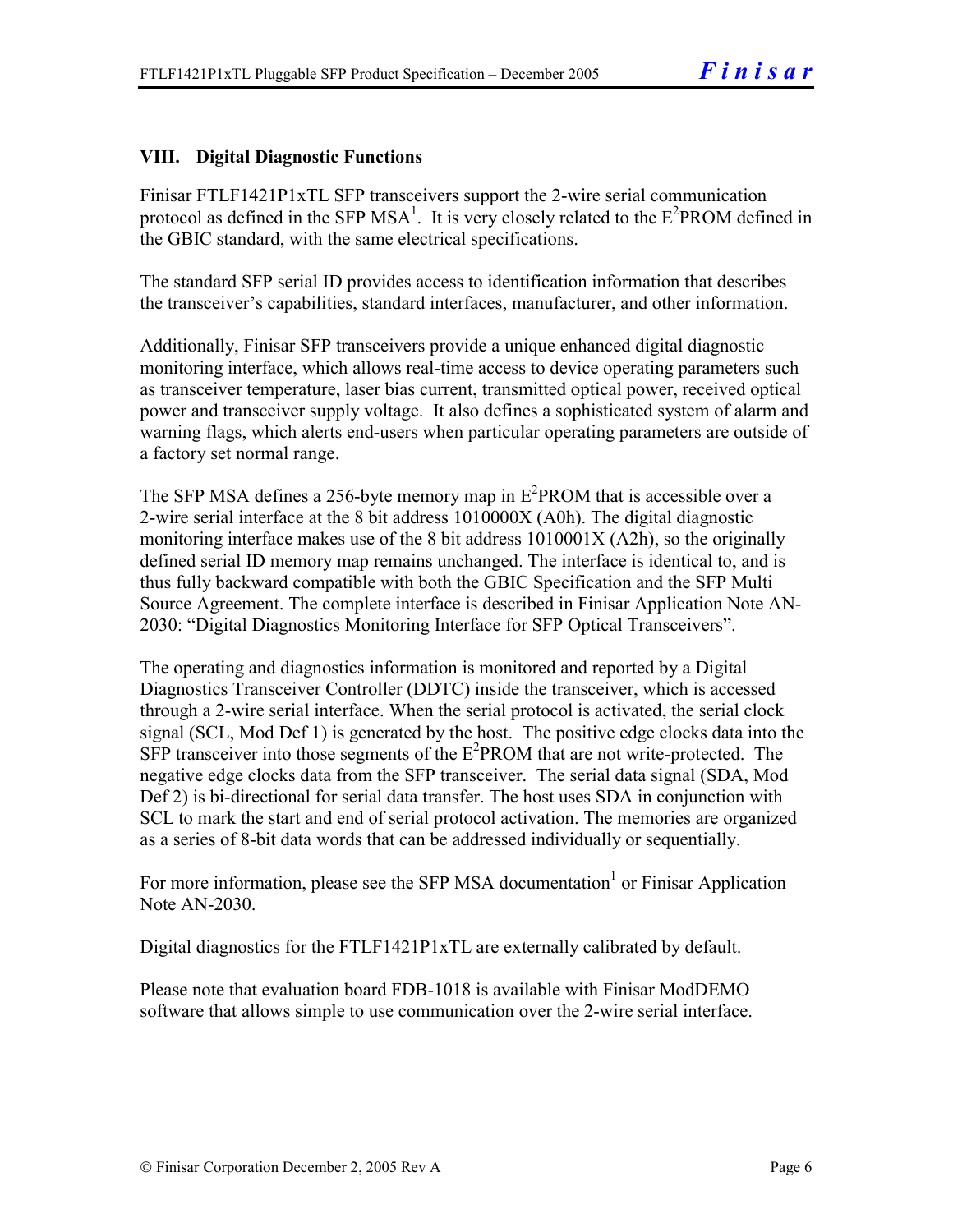## **IX. Mechanical Specifications**

Finisar's Small Form Factor Pluggable (SFP) transceivers are compatible with the dimensions defined by the SFP Multi-Sourcing Agreement (MSA)<sup>3</sup>.



# **FTLF1421P1BTL**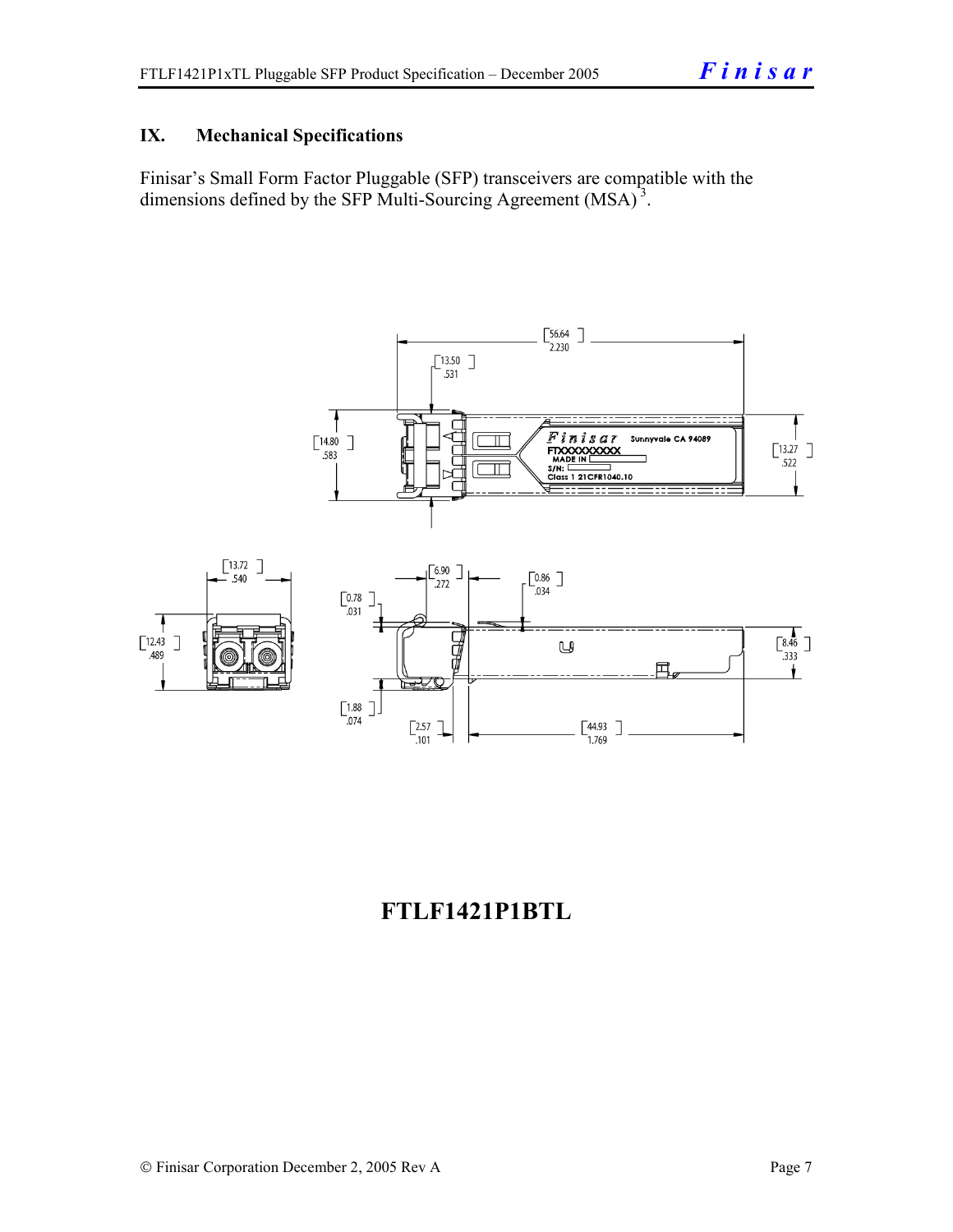



# **FTLF1421P1WTL**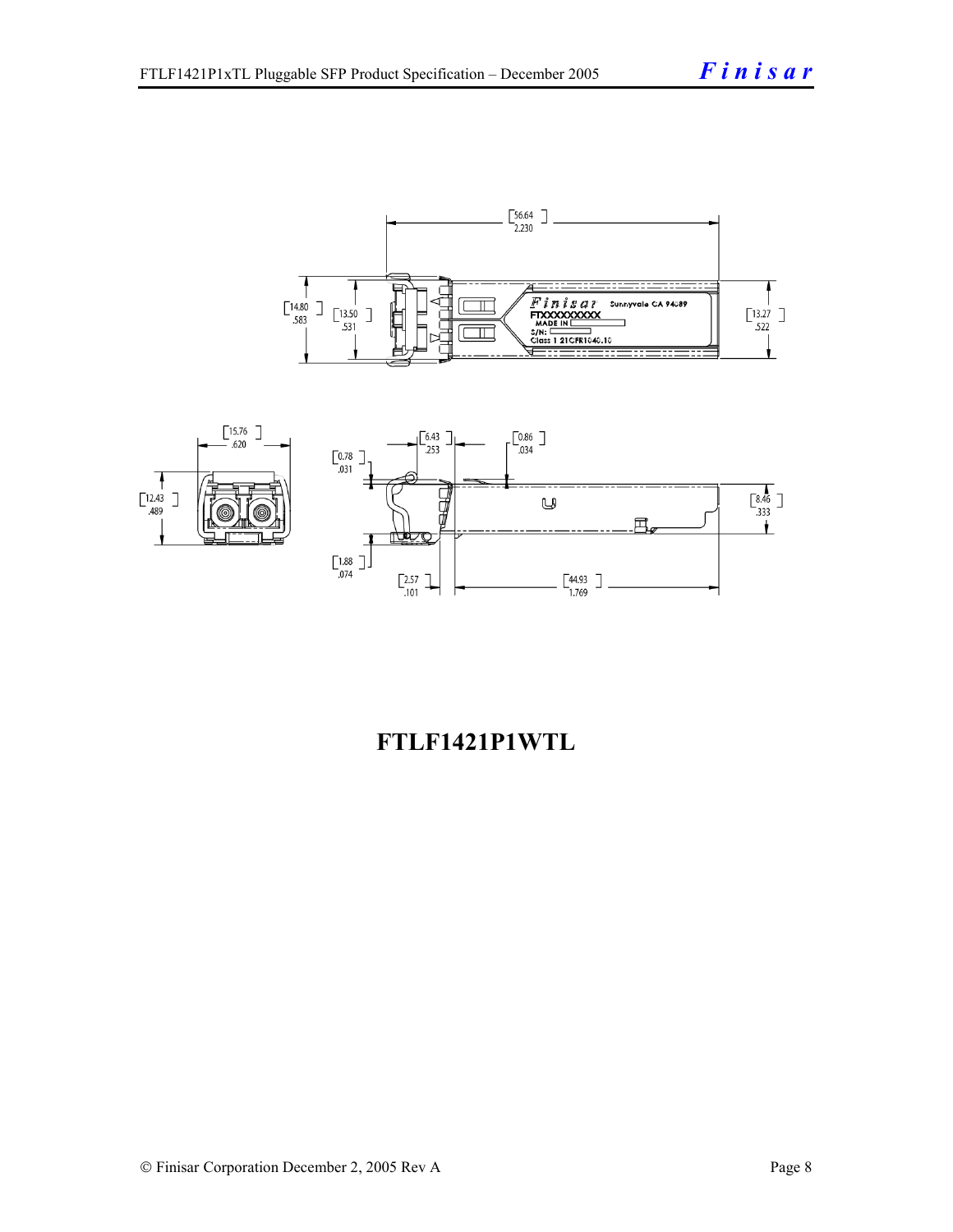# **X. PCB Layout and Bezel Recommendations**

 $\hat{\triangle}$ Through Holes are Unplated  $\Delta$ atum and Basic Dimension Established by Customer  $\triangle$ Rads and Vias are Chassis Ground, 11 Places

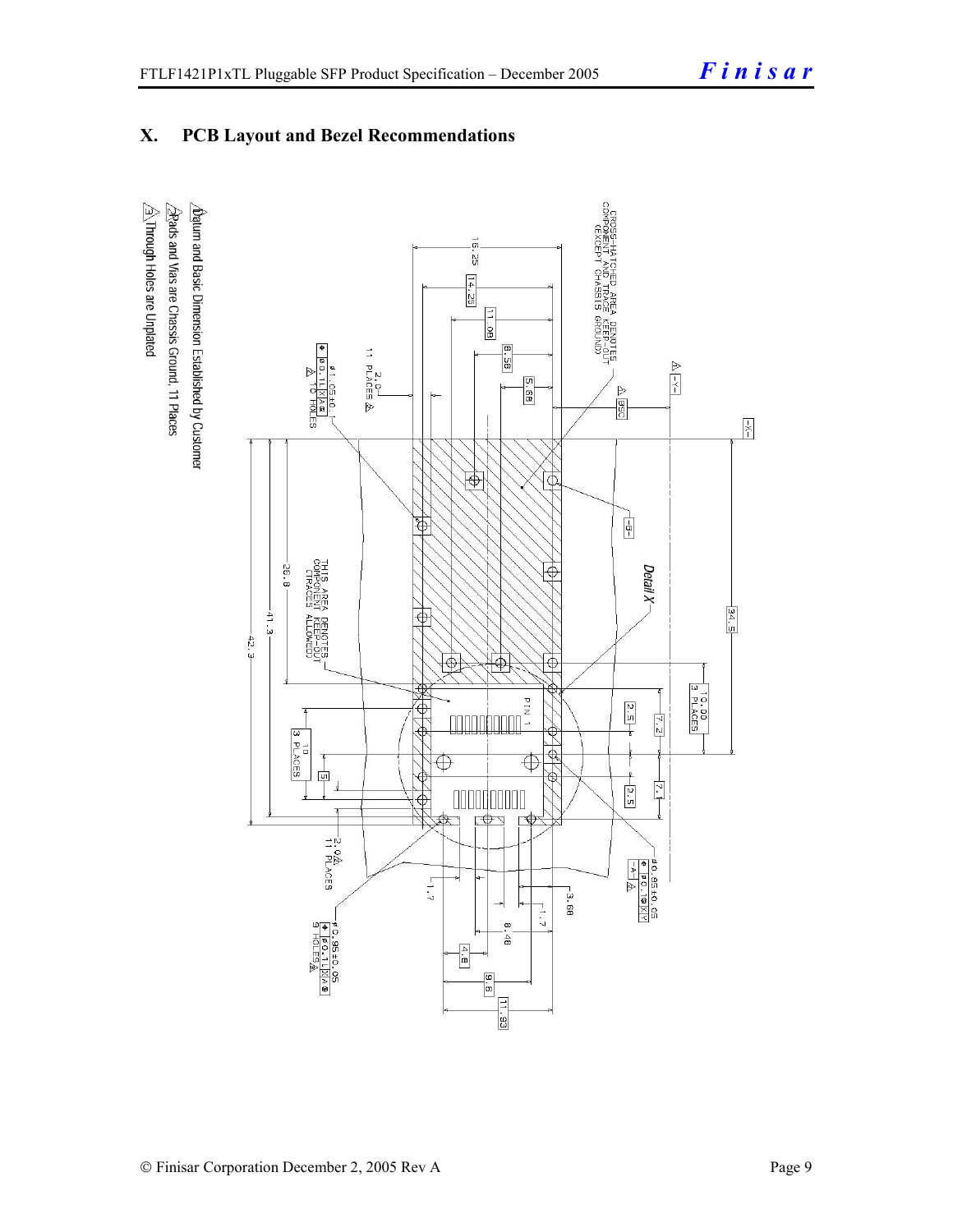

- $\triangle$  MINIMUM PITCH ILLUSTRATED, ENGLISH DIMENSIONS ARE FOR REFERENCE ONLY
- 2. NOT RECOMMENDED FOR PCI EXPANSION CARD APPLICATIONS